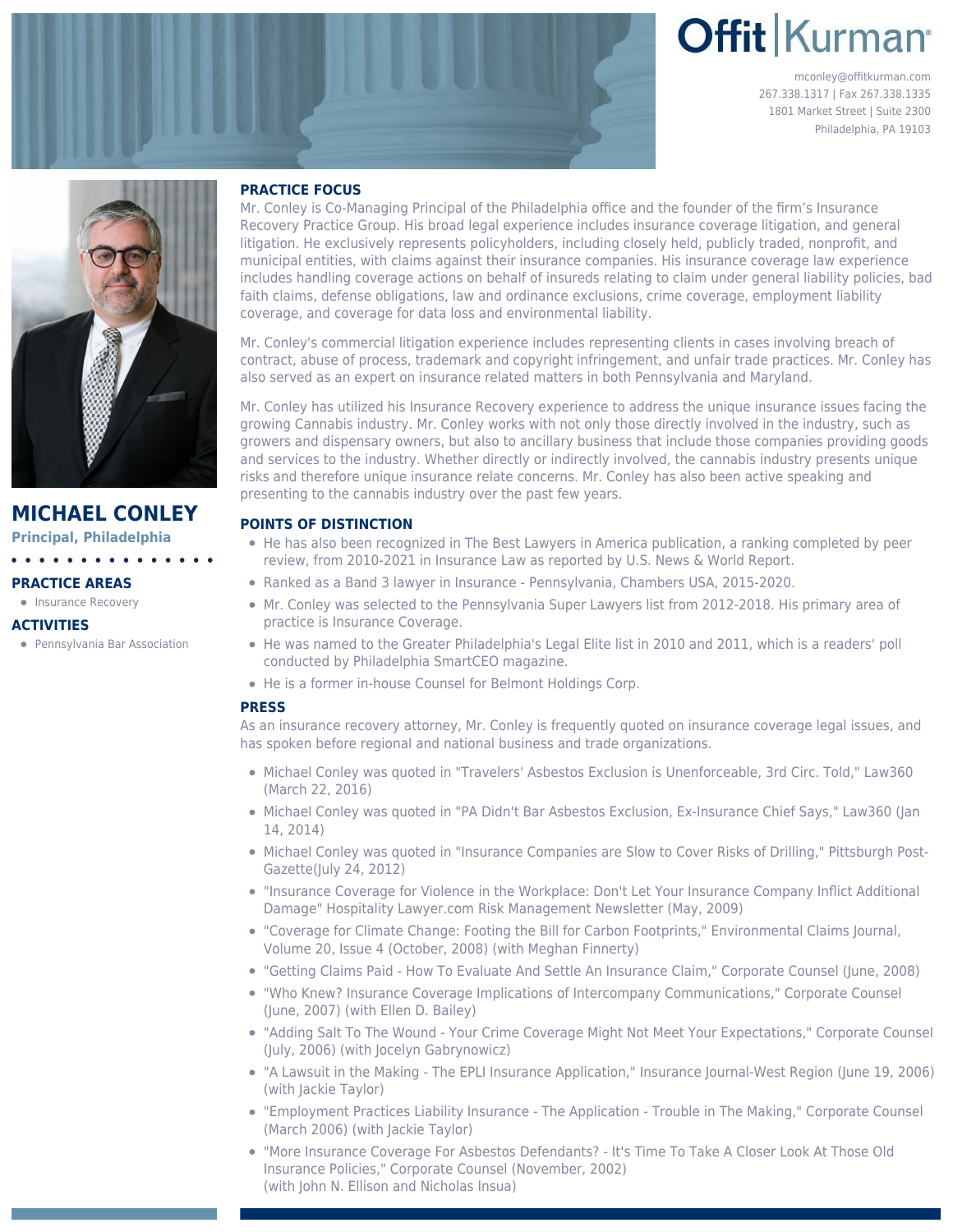## **SPEAKING ENGAGEMENTS**

- "The Policyholder's Perspective on Claims Handling Getting Claims Paid" DRI Marijuana Law Seminar, Chicago, IL, (June 2018).
- "Ethics of the Tri-Partite Relationship Versus Ethics Imposed by The Right to Independent Counsel" Perrin Conference, Philadelphia, PA, (April 11, 2017).
- "Tips & Techniques for the Trial of a Bad Faith Claim" Pennsylvania Bar Institute, Philadelphia, PA, (December 9, 2014).
- "Pennsylvania's Changing Landscape on Construction Defect Claims and Insurance for Those Claims" Offit Kurman and Langsam Stevens Silver & Hollaender hosted seminar, Philadelphia, PA, (December 2, 2014).
- "Insurance Coverage Update Top Five Developments Policyholders Should Know" Legal Intelligencer In-House Counsel CLE Seminar, Philadelphia, PA (October 15, 2014).
- Panelist, WORKSHOP ON NATURAL RESOURCE AGREEMENTS AND DEVELOPMENTS, Indiana University, Maurer School of Law, March 8, 2013.
- [Michael Conley to Present at National Constitution Center Seminar: 'Additional Insured Policies: Key](https://www.offitkurman.com/publication/additional-insured-policies-seminar) [Provisions, Clauses and Language', 3/21/12](https://www.offitkurman.com/publication/additional-insured-policies-seminar)
- [Michael Conley to Present at Perrin Conferences' 'Emerging Insurance Coverage & Allocation Issues in](https://www.offitkurman.com/publication/michel-conley-to-present-at-perrin-conferences-insurance-coverage-issues) [2012' Program](https://www.offitkurman.com/publication/michel-conley-to-present-at-perrin-conferences-insurance-coverage-issues)
- [Michael Conley is Presenting at 'Construction Defect Litigation: Claims and Coverage'](https://www.offitkurman.com/publication/michael-conley-construction-defect-litigation-claims-and-coverage)
- [Michael Conley To Present at 'Insurance Coverage Issues Related To Sexual Molestation Claims'](https://www.offitkurman.com/publication/offit-kurman-attorney-michael-conley-to-present-at-insurance-coverage-issues-related-to-sexual-molestation-claims)
- [Michael Conley is Presenting at the 2012 Asbestos Litigation Conference, Presented by Perrin](https://www.offitkurman.com/publication/michael-conley-2012-asbestos-insurance-claim-national-conference) [Conferences](https://www.offitkurman.com/publication/michael-conley-2012-asbestos-insurance-claim-national-conference). Top 10 Things Defendants & Plaintiffs Should Know About Insurance Claims - How coverage issues impact underlying litigation" Perrin Conferences' 2012 Asbestos Litigation Conference (September 11, 2012)
- "Big picture What are the Next Big Risks that will Affect the Insurance and Reinsurance Industries" Perrin Conferences' Emerging Insurance Coverage & Allocation Issues in 2012, New York, NY (February 23, 2012)
- "Insurance Coverage Update: Practical Approaches to Current Coverage Challenges" Perrin Conferences' 2011 Asbestos Litigation Conference: A National Overview & Outlook, San Francisco, CA, (September 19-21, 2011)
- "Bad Faith Litigation Claims" Pennsylvania Bar Institute, Program Chair, (May 12, 2011)
- "Hydrofracking in the Marcellus Shale: The Liability and Insurance Coverage Implications" Perrin Conferences' Webinar Series, (April 20, 2011)
- "Excess Insurance Disputes Among Policyholders and Primary and Excess Insurers: Allocating Multiple Layers of Coverage in the Wake of Qualcomm" Strafford Publications, (December 17, 2009)
- "Modern Insurance Solutions for Long-Tail Problems," Perrin Asbestos Litigation Conference, San Francisco, CA, (September 14-16, 2009)
- "Plenary Session: Human Resources/Employment," AAPA Port Administration and Legal Issues Seminar, Baltimore, MD (April 16, 2009)
- "M&A Due Diligence Assessing Potential Risk and Minimizing Exposure in Corporate Dealmaking," The Insurance Industry's Top 10 Risks & Opportunities' Conference, a BVR Legal/Mealey's Conference, Philadelphia, PA (December 9, 2008)
- "Bad Faith Discovery Disputes," Mealey's Bad Faith Litigation Conference, a BVR Legal/Mealey's Conference, New York, NY (November 7, 2008)
- "Subprime Crisis," Strategies and Tactics to Avoid D&O Liability and Maximize Coverage (June 4, 2008)
- "Considerations When Confronting Asbestos Bankruptcies," American Conference Institute, Las Vegas, NV (May 15, 2008)
- "Ten Tips for a Corporate Law or Risk Management Department," Arizona RIMS, Phoenix, AZ (April 9, 2008)
- "An Update on Ethical Issues," Delaware Valley Association of Corporate Counsel, Philadelphia, PA (April 17, 2008)
- "Employment Practices Liability Insurance," Delaware Valley Association of Corporate Counsel, King of Prussia, PA (March 13, 2008)
- "Analysis of Employment Practices Liability Insurance As It Effects In-House Counsel," United League of Philadelphia, Philadelphia, PA (January 17, 2008)
- "The State of The Law and Successful Strategies Relating to Bad Faith Insurance Claims," Strafford Publications' Discovery in Bad Faith Insurance Claims Teleconference, Philadelphia, PA (October 10, 2007)
- "The Bankruptcy Backlash: Insurance Company Rights and Obligations Under the Latest Bankruptcy Decisions," Mealey's Asbestos Bankruptcy Conference, Las Vegas, NV (June 21, 2007)
- "Discovery in Bad Faith Insurance Claims: State of the Law, Successful Strategies," Insurance Law and Litigation Reporter, and the Legal Publishing Group of Strafford Publications, Philadelphia, PA (May 10, 2007)
- "Punitive Damages and Bad Faith Successful Strategies for Today's Cases," National Constitution Center's Punitive Damages and Bad Faith Audio Conference, Philadelphia, PA (April 12, 2007)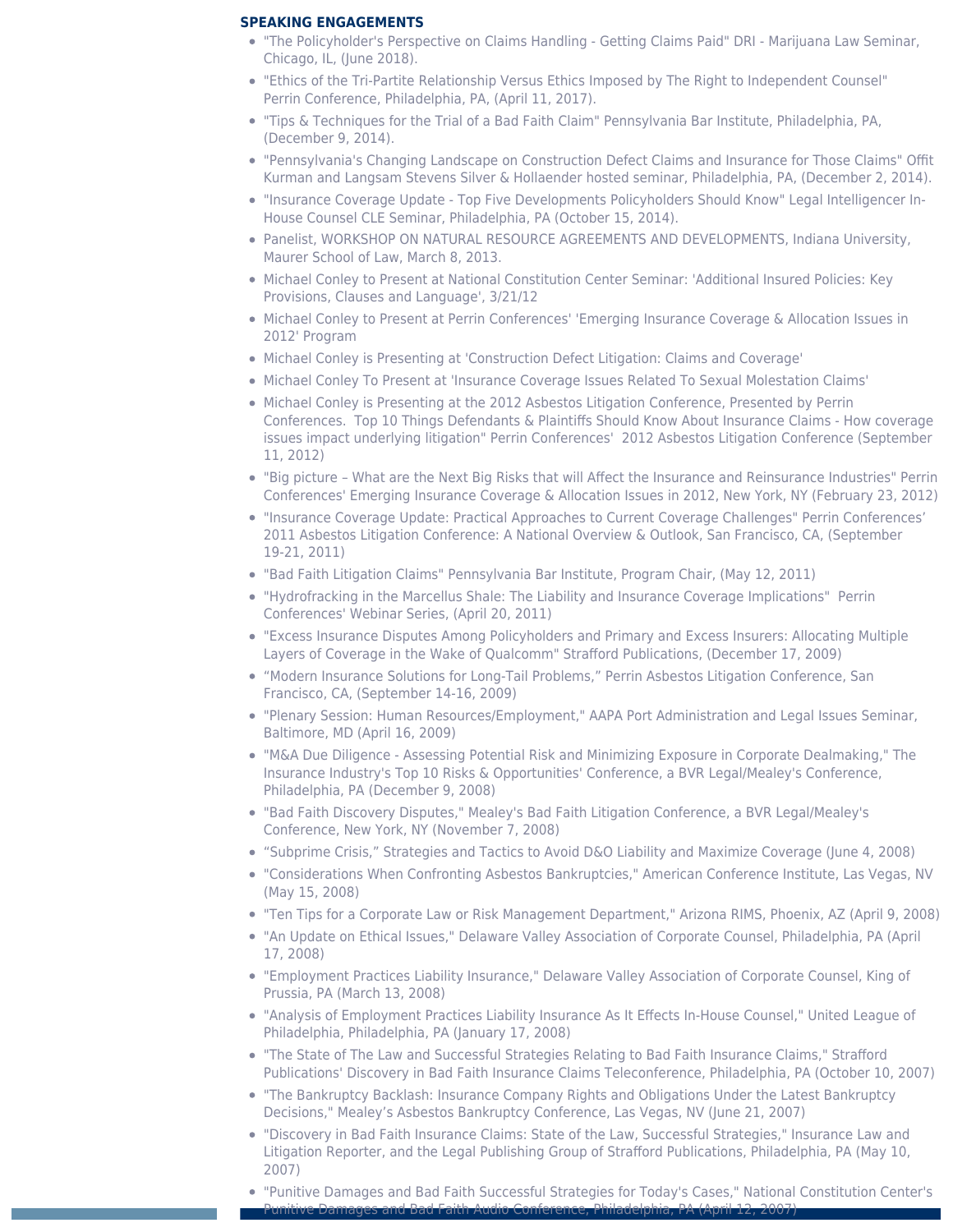- "Privilege Issues," Mealey's Mass Tort Insurance Coverage Conference, The Rittenhouse Hotel, Philadelphia, PA (March 19, 2007)
- "Emerging Issues In Asbestos Coverage Litigation," Mealey's Asbestos Conference: The New Face of Asbestos Litigation, Washington D.C. (February 9, 2007)
- "How Insurance Can Solve Employee Problems," The Legal Intelligencer and Anderson Kill, Philadelphia, PA (June 27, 2006)
- "Winning the Punitive Damages Battle," Legal Publishing Group of Strafford Publications, Inc., Philadelphia, PA (June 6, 2006)
- "Bad Faith and Punitive Damages," 13th Advanced National Forum, St. Regis, San Francisco (April 27 & 28, 2006)
- "An Insurance Company's Duty of Good Faith and Fair Dealing, Punitive Damages and the Legacies of Campbell," National Constitution Center, Philadelphia, PA (March 21, 2006)
- "Discovery in Bad Faith Claims," Legal Publishing Group of Strafford Publications, Inc., Philadelphia, PA (December 20, 2005)
- "Discovery in Bad Faith Claims," Legal Publishing Group of Strafford Publications, Inc., Philadelphia, PA (September 20, 2005)
- "New SEC 8-k Disclosure Requirements And Accelerated Filing Deadlines," Lorman Education Services, Continuing Education Seminar, Philadelphia, Pennsylvania (June 30, 2004)
- "Impact of London Market's Documentation Requirements," American Conference Institute, San Francisco, California (March 2003)
- "Insurance Recoveries for Present Liabilities Including Future Payments," American Conference Institute, San Francisco, California (March 2003)

## **PREVIOUS WORK**

Prior to joining Offit Kurman Attorneys At Law, Mr. Conley was co-managing shareholder of Anderson Kill's Philadelphia office and a senior shareholder in its Insurance Recovery and Corporate and Commercial Litigation Departments. He was also head of the Philadelphia Business Group and chair of Philadelphia's Commercial Litigation Group.

# **EDUCATION**

**AWARDS**

- J.D., Villanova University Law School
- B.A., George Washington University

# **ADMISSIONS**

- **•** Pennsylvania
- New York
- United States District Court for the Eastern District of Pennsylvania
- United States Third Circuit Court of Appeals



**Michael Conley** 

SELECTED IN 2017 **THOMSON REUTERS** 

\* The Super Lawyers list is issued by **Thomson Reuters. A** description of the selection methodology can be found here. No aspect of this advertisement has been approved by the Supreme Court of New Jersey.